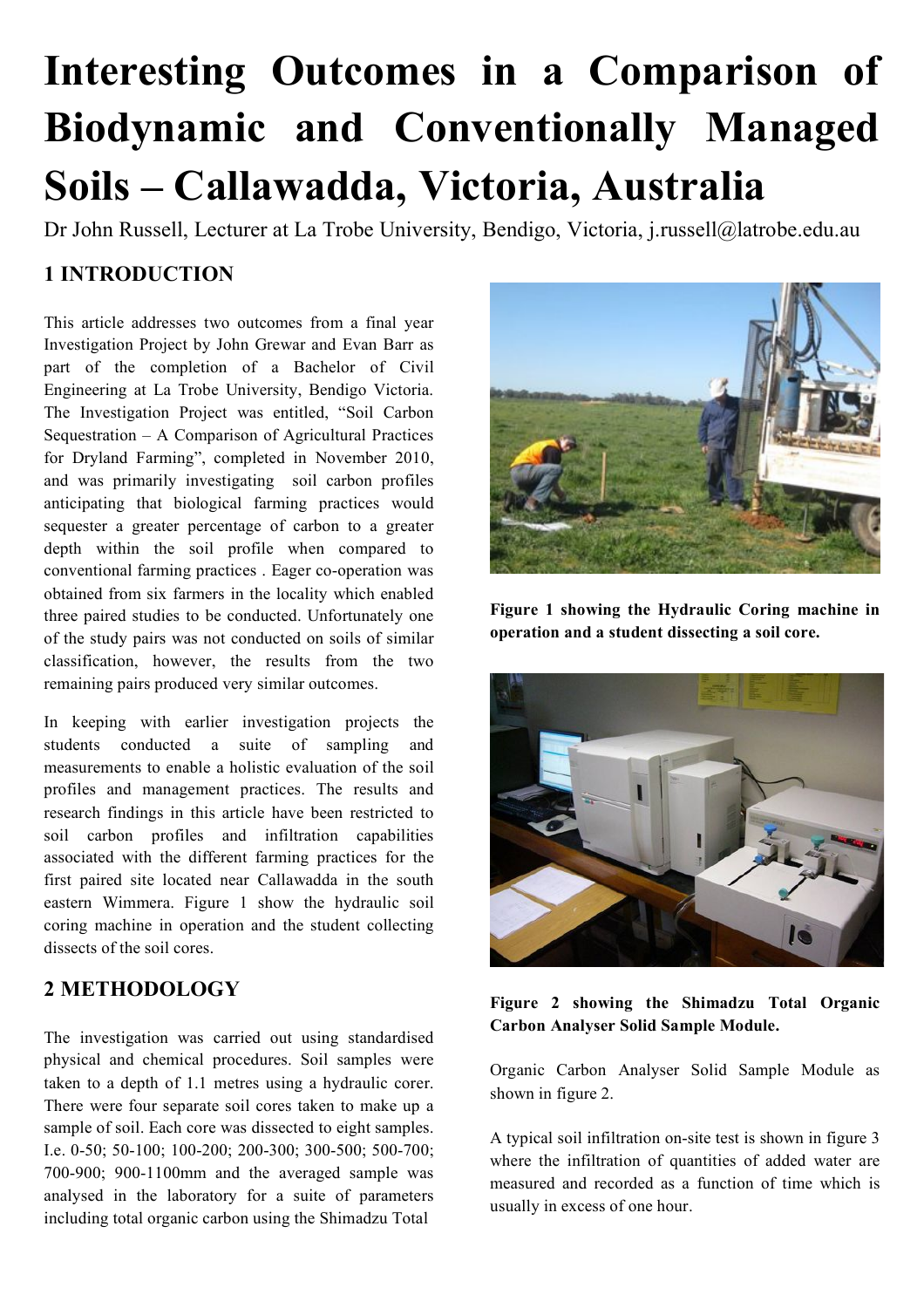

**Figure 3 showing a soil infiltration test in progress.**

## **3 RESULTS AND DISCUSSIONS**

#### *3.1 Description of Soil – a comparison*

The soil is classified as Red and Yellow Sodosols. On the biodynamic managed property an uneven deepening soil profile was found as is shown in figure 4. This uneven profile was attributed to earlier deep ripping of the paddock. The conventional managed property had not been deep ripped and did not display an uneven deepened profile.



**Figure 4 showing the soil profile developing into a suspected deep ripped line.**

#### *3.2 Soil Carbon Profile – a comparison*

Figure 5 shows a profile of the total organic carbon with depth for the biodynamic and conventionally managed properties. It is clear that there is very little difference in the two total organic profiles to a depth of 400mm. This result was unexpected but on reflection it was considered that the previous 10 years of drought and continual farming activities on both properties would run down the soil organic matter to a minimum. [Alex Podolinsky advised to repeat the experiments as the carbon levels in the biodynamic soil profiles should quickly revert to former levels due to the recent drought breaking rains and subsequence soil and plant activity. These experiments have been repeated but the results will not be known for a few months.



**Figure 5 showing a comparison of biodynamic and conventionally managed soil profiles for dryland conditions. Note the road reserve separates the properties and the larger values of total carbon include inorganic carbon from visual calcareous deposits in the lower part of the soil profile.**

Figure 6 below shows a comparison of the total organic carbon for an irrigated biodynamic and conventionally managed orchard from field experiments conducted in 2009. In this figure the total organic profile is larger and deeper for the biodynamic managed property than for the property that had been previously managed using conventional orchard management practices. It would appear in this instance the irrigation water negated the effect of 10 years of drought.



**Figure 6 showing a comparison of biodynamic and conventionally managed soil profiles for irrigated conditions in an orchard.**